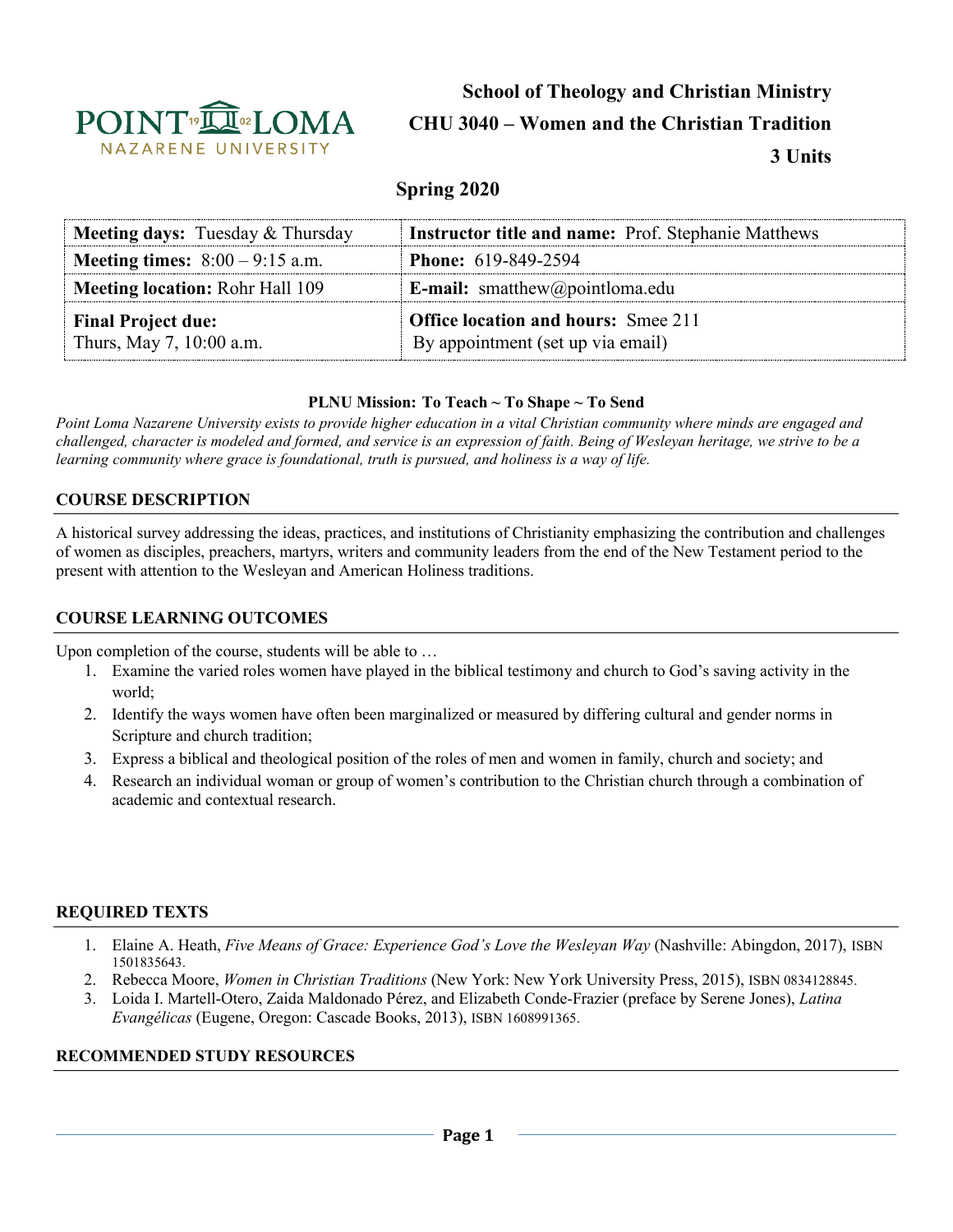- 1. Amy Oden, *In Her Words: Women's Writings in the History of Christian Thought* (Nashville: Abingdon, 1994), ISBN 0687459729.
- 2. Rebecca Laird, *Ordained Women in the Church of the Nazarene: The First Generation* (Kansas City, Mo.: Nazarene Publishing House, 1993), ISBN 0834133976.

| Assignment distribution by percentage:                                                                                                                                                                                                                                                                                                    |                          | Grade scale:                                                                                          |                                                                                      |
|-------------------------------------------------------------------------------------------------------------------------------------------------------------------------------------------------------------------------------------------------------------------------------------------------------------------------------------------|--------------------------|-------------------------------------------------------------------------------------------------------|--------------------------------------------------------------------------------------|
| Attendance & participation<br>$\bullet$<br>Weekly homework<br>$\bullet$<br>Online quizzes (4)<br>$\circ$<br>Reading chart check-ins (3)<br>$\circ$<br>Canvas discussion posts (4)<br>$\circ$<br>Canvas leadership (1, double points)<br>$\circ$<br>Means of Grace reflection paper<br>$\bullet$<br>Christian Traditions exam<br>$\bullet$ | 10%<br>40%<br>15%<br>15% | $A = 93-100$<br>$A = 92-90$<br>$B_{+} = 87 - 89$<br>$B = 83 - 86$<br>$B = 80-82$<br>$C_{+} = 77 - 79$ | $C = 73-76$<br>$C = 70-72$<br>$D+=67-69$<br>$D = 63-66$<br>$D = 60-62$<br>$F = 0.59$ |
| Pilgrimage project                                                                                                                                                                                                                                                                                                                        | <b>20%</b>               |                                                                                                       |                                                                                      |

#### **ASSESSMENT AND GRADING**

#### **ASSIGNMENT DETAILS**

**Attendance & Participation (10%):** See the PLNU attendance policy below. Excused absences require a note or other documentation from a health professional or professor/coach (for sickness or official PLNU scheduled event). Notes from the PLNU Wellness Center are accepted, and if you are sick enough to miss class, you are strongly encouraged to go there. Class participation encompasses being prepared to discuss assigned reading, sharing insights, responding to other students, asking and attempting to answer relevant questions, and discussing the issues brought up in class. Opportunities will be given to participate in pairs and small groups. Students who find speaking in front of large groups challenging are encouraged to come prepared with a written question or comment to share when called on.

**Weekly homework:** Each week will feature one of the following assignments linked to assigned readings and videos. They are intended to both give you credit for your reading and to guide your preparation for class sessions. Diligence in these regular assignments will prepare you well for the Christian traditions exam.

- **Online quizzes (15%):** Canvas quizzes with multiple submissions possible. For best learning and test preparation, take the quiz at least once without consulting the readings/videos. Then, review what you missed and retake it for full points. Quizzes are individual (not group) assignments.
- **Reading chart check-ins (10%):** Fill in the template as you read and watch the videos. Submit online **before**  class begins on the day it is due. In the rare case of technical difficulties, bring a printed copy to class and submit online when available.
- **Canvas discussion posts (10%):** You will be split into groups to facilitate more manageable discussion. Reply to the prompt with 1-2 paragraphs **before** class on Tuesday. Then, respond to at least two other posts before class on Thursday. Guidelines for online discussion will be posted to Canvas.
	- o **Canvas leadership (5%):** Each week that there is Canvas discussion, an assigned leader will review the week's group discussion and synthesize it into a (4-8 sentence) summary that group members can access for exam prep.

**Christian Traditions exam (15%):** This comprehensive in-class exam will cover CLO's 1-3 outlined above. It will consist of matching, multiple choice, a time line fill-in, and short answer questions. A study guide will be posted to Canvas. You will be expected to demonstrate knowledge of the basic historical movements and figures as outlined in Moore and the videos, and doctrinal concepts from Martell-Otero, et. al. To study for the exam, review your class preparation assignments and notes you have taken from class lectures and discussions. Be prepared to answer respond to the statements of CLO's 1-3 in a short answer (1-2 paragraph) format.

**Means of Grace reflection paper (15%):** Based on the reading of the book, The Means of Grace, and the spiritual formational practices included in this class, write a 2-3-page reflection paper addressing each of these three topics: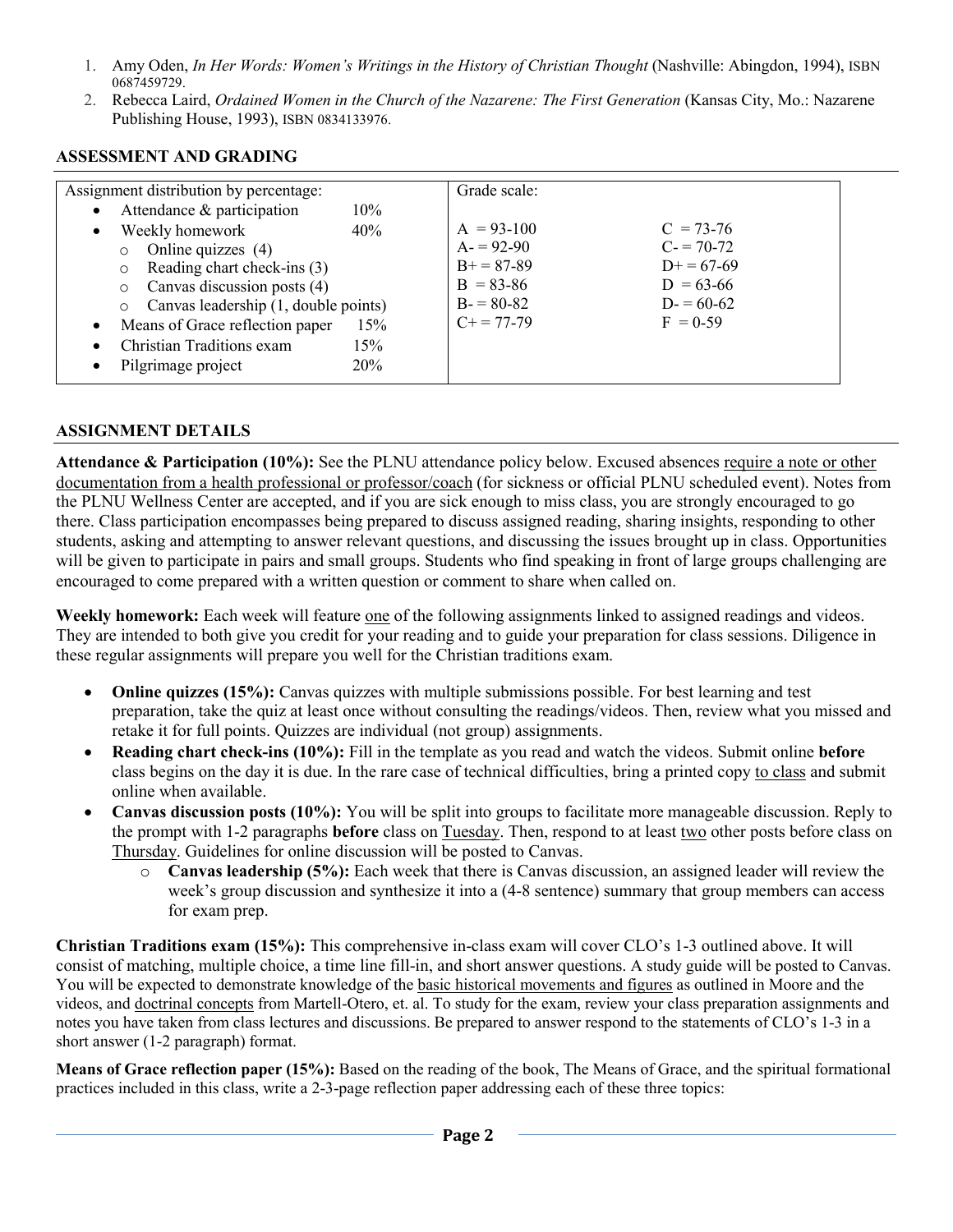1) What are the means of grace and why do they matter to Christian life and faith?

2) Describe your engagement with at least one of the 5 means of grace; What specifically did you do, observe, feel, experience, wonder about afterwards?

3) How might the means of grace become or continue to impact your faith, decision-making and way of life when you leave the university classroom?

Proper citations are required to receive credit for this assignment. MLA, APA, or Chicago format is acceptable. Consult the appropriate citation guide: [http://libguides.pointloma.edu/CitationHelp.](http://libguides.pointloma.edu/CitationHelp) Late submissions will receive a full letter grade reduction per day (24 hours from the start of class).

**Pilgrimage final project (20%):** Choose a woman rooted in the Christian tradition and research her life, struggles and faith. Your initial research will come from academic research, when available, or oral history interviews. Then you "use your feet" to research her. You can go somewhere, (i.e., to Tijuana or Baja in search of the virgin of Guadalupe, or to Santa Clara, St. Helena, or Santa Barbara to research the women whose lives are memorialized all over California), or you can walk across your church to conduct an oral history with someone you don't know but admire (e.g., the only woman on the church board or staff, or a lay matriarch of the church). Instructions and rubric will be posted to Canvas.

Projects are due by the end of the scheduled final examination period for this class (December 19th at 10:00 a.m.). Please plan well in advance to submit the project on time, as late submissions may result in an incomplete.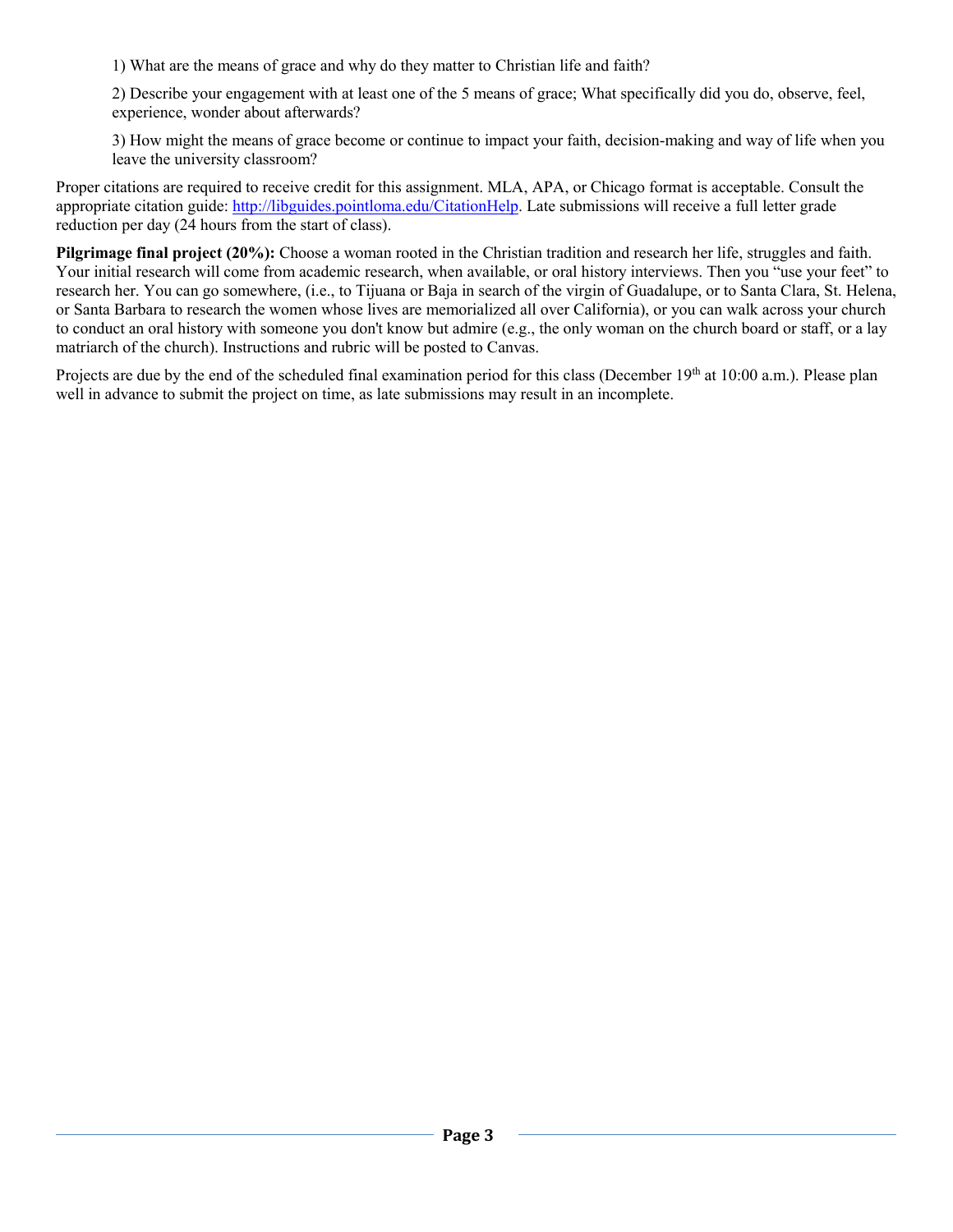## **TENTATIVE COURSE SCHEDULE**

| <b>Date</b> | <b>Class Topic</b>                           | <b>Reading &amp; Class Preparation</b>      | <b>Assessment (Tuesday)</b> |  |
|-------------|----------------------------------------------|---------------------------------------------|-----------------------------|--|
| Thu, Jan 16 | Introductions to the course $\&$ one another |                                             |                             |  |
| Tue, Jan 21 | Studying Women in the                        | Moore 1-18                                  | <b>Discussion</b>           |  |
|             | <b>Christian Tradition</b>                   | Videos: Linda Beale & Kelli McCoy           |                             |  |
| Thu, Jan 23 | Means of Grace: Prayer                       | Heath 3-14                                  |                             |  |
| Tue, Jan 28 | In the BeginningEve                          | Moore 19-26                                 | Quiz                        |  |
|             |                                              | Video: Stephanie Smith Matthews             |                             |  |
| Thu, Jan 30 | Searching the Scriptures                     | <b>Heath 15-26</b>                          |                             |  |
| Tue, Feb 4  | OT Women Leaders                             | Wynkoop Center resource excerpt             | <b>Chart</b>                |  |
|             |                                              | (Canvas)                                    |                             |  |
| Thu, Feb 6  | <b>Women Disciples</b>                       | Moore 27-46                                 |                             |  |
|             |                                              | Video: Kara Lyons-Pardue                    |                             |  |
| Tue, Feb 11 | NT Difficult Passages                        | Wynkoop Center resource excerpt<br>(Canvas) | <b>Discussion</b>           |  |
| Thu, Feb 13 | The Lord's Supper &<br>Fasting               | Heath 27-52                                 |                             |  |
| Tue, Feb 18 | Conversion of an Empire                      | <b>Moore 47-66</b>                          | Quiz                        |  |
|             |                                              | Video: Samuel Powell                        |                             |  |
| Thu, Feb 20 | <b>Christian Conferencing</b>                | <b>Heath 54-64</b>                          |                             |  |
| Tue, Feb 25 | Middle Ages                                  | Moore 67-86                                 | Chart                       |  |
|             |                                              | Video: Carol Blessing                       |                             |  |
| Thu, Feb 27 | Abuelita Theologies                          | Martell-Otero 1-13                          |                             |  |
| Tue, Mar 3  | Scripture & Tradition                        | Conde-Frazier 73-89                         | <b>Means of grace</b>       |  |
| Thu, Mar 5  | Women Reformed                               | Moore 87-106                                | reflection paper due        |  |
|             |                                              | Video: Bettina Pederson                     |                             |  |
|             |                                              | <b>Spring Break</b>                         |                             |  |
| Tue, Mar 17 | The Holy Spirit                              | Conde-Frazier 14-32                         | Quiz                        |  |
| Thu, Mar 19 | Spirit-filled Women                          | Moore 107-128                               |                             |  |
|             |                                              | Video: Rebecca Laird                        |                             |  |
| Tue, Mar 24 | Jewish-Christian relations                   | Content on Canvas                           | <b>Discussion</b>           |  |
| Thu, Mar 26 | Salvation                                    | Martell-Otero 33-51                         |                             |  |
| Tue, Mar 31 | Ecclesiology                                 | Conde-Frazier 90-107                        | Quiz                        |  |
| Thu, Apr 2  | Margins & Mainstream                         | Moore 129-152                               |                             |  |
|             | Race, Class, & the                           | Videos: Michael Lodahl &                    |                             |  |
|             | Church                                       | Jimi Valiente-Neighbors                     |                             |  |
| Tue, Apr 7  |                                              | *Christian Traditions exam (in class)*      |                             |  |
|             |                                              | <b>Easter Break</b>                         |                             |  |
| Tue, Apr 14 | The Trinity                                  | Maldonado Pérez 52-72                       | <b>Chart</b>                |  |
| Thu, Apr 16 | Flex                                         |                                             |                             |  |
| Tue, Apr 21 | Eschatology                                  | Martell-Otero 108-126                       |                             |  |
| Tue, Apr 23 | Flex                                         |                                             |                             |  |
| Tue, Apr 28 | Semester wrap-up                             | Martell-Otero 127-138                       | <b>Discussion</b>           |  |
|             |                                              | Moore 153-156                               |                             |  |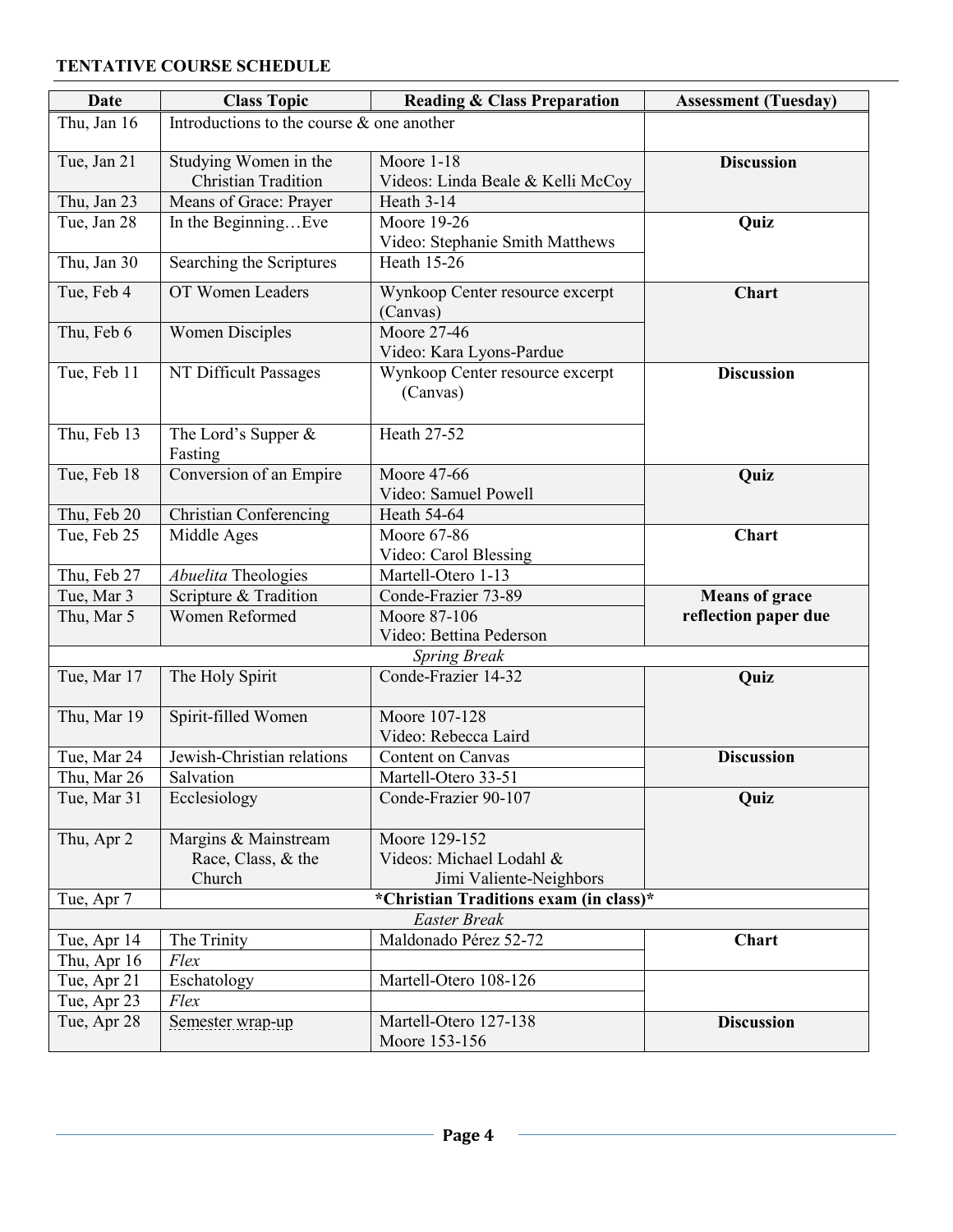| Thu, Apr 30                                       | Citation school $\odot$ | Bring your project drafts & notes |  |  |
|---------------------------------------------------|-------------------------|-----------------------------------|--|--|
|                                                   |                         |                                   |  |  |
|                                                   |                         |                                   |  |  |
| PILGRIMAGE FINAL PROJECT DUE (ONLINE SUBMISSION): |                         |                                   |  |  |
| Thursday, May 7, 2020 @ 10:00 A.M.                |                         |                                   |  |  |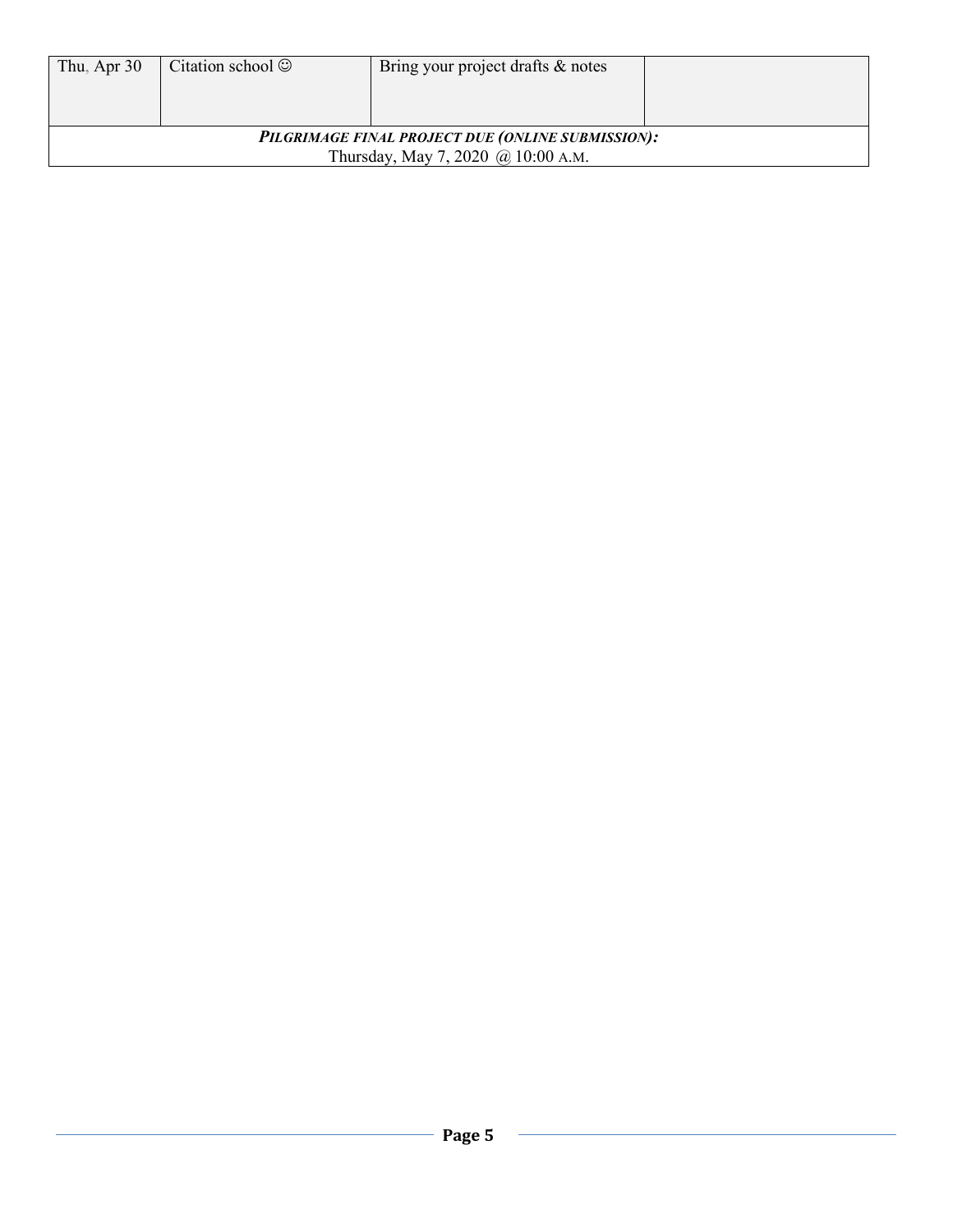#### **INCOMPLETES AND LATE ASSIGNMENTS**

All assignments are to be submitted/turned in by the beginning of the class session when they are due—including assignments posted in Canvas. Incompletes will only be assigned in extremely unusual circumstances.

# **FINAL EXAMINATION POLICY**

Successful completion of this class requires taking the final examination **on its scheduled day**. The final examination schedule is posted on th[e Class Schedules](http://www.pointloma.edu/experience/academics/class-schedules) site. No requests for early examinations or alternative days will be approved.

# **PLNU COPYRIGHT POLICY**

Point Loma Nazarene University, as a non-profit educational institution, is entitled by law to use materials protected by the US Copyright Act for classroom education. Any use of those materials outside the class may violate the law.

## **PLNU ACADEMIC HONESTY POLICY**

Students should demonstrate academic honesty by doing original work and by giving appropriate credit to the ideas of others. Academic dishonesty is the act of presenting information, ideas, and/or concepts as one's own when in reality they are the results of another person's creativity and effort. A faculty member who believes a situation involving academic dishonesty has been detected may assign a failing grade for that assignment or examination, or, depending on the seriousness of the offense, for the course. Faculty should follow and students may appeal using the procedure in the university Catalog. See [Academic Policies](http://catalog.pointloma.edu/content.php?catoid=18&navoid=1278) for definitions of kinds of academic dishonesty and for further policy information.

## **PLNU ACADEMIC ACCOMMODATIONS POLICY**

While all students are expected to meet the minimum standards for completion of this course as established by the instructor, students with disabilities may require academic adjustments, modifications or auxiliary aids/services. At Point Loma Nazarene University (PLNU), these students are requested to register with the Disability Resource Center (DRC), located in the Bond Academic Center. [\(DRC@pointloma.edu](mailto:DRC@pointloma.edu) or 619-849-2486). The DRC's policies and procedures for assisting such students in the development of an appropriate academic adjustment plan (AP) allows PLNU to comply with Section 504 of the Rehabilitation Act and the Americans with Disabilities Act. Section 504 (a) prohibits discrimination against students with special needs and guarantees all qualified students equal access to and benefits of PLNU programs and activities. After the student files the required documentation, the DRC, in conjunction with the student, will develop an AP to meet that student's specific learning needs. The DRC will thereafter email the student's AP to all faculty who teach courses in which the student is enrolled each semester. The AP must be implemented in all such courses.

If students do not wish to avail themselves of some or all of the elements of their AP in a particular course, it is the responsibility of those students to notify their professor in that course. PLNU highly recommends that DRC students speak with their professors during the first two weeks of each semester about the applicability of their AP in that particular course and/or if they do not desire to take advantage of some or all of the elements of their AP in that course.

## **PLNU ATTENDANCE AND PARTICIPATION POLICY**

Regular and punctual attendance at all classes is considered essential to optimum academic achievement. If the student is absent from more than 10 percent of class meetings, the faculty member can file a written report which may result in deenrollment. If the absences exceed 20 percent, the student may be de-enrolled without notice until the university drop date or, after that date, receive the appropriate grade for their work and participation. See [Academic Policies](http://catalog.pointloma.edu/content.php?catoid=18&navoid=1278) in the Undergraduate Academic Catalog.

## **INCLUSIVE LANGUAGE**

The School of Theology and Christian Ministry is committed to the equality of women and men. Recognizing that people have often used the English language in ways that imply the exclusion or inferiority of women, the school urges students,